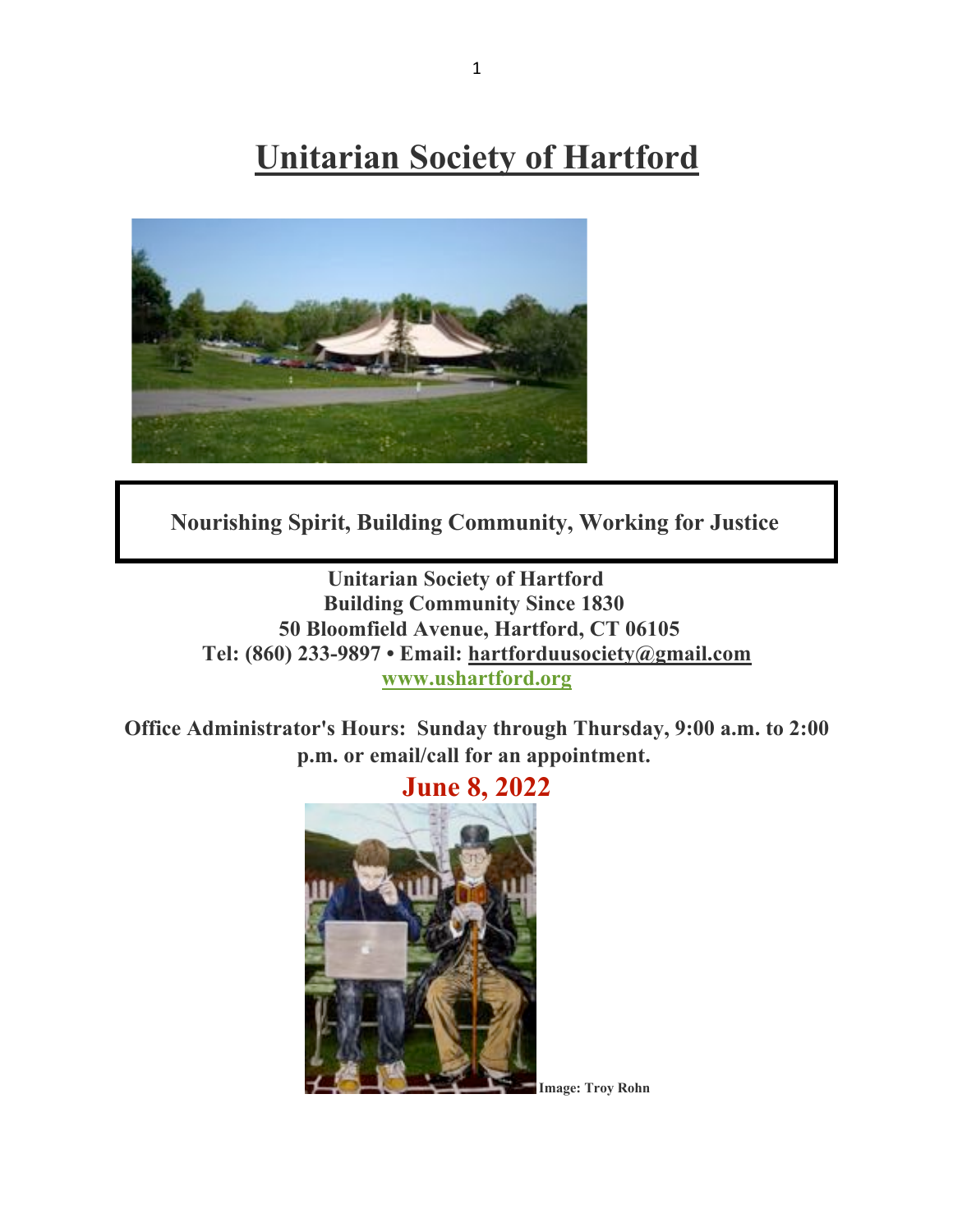# **June 12, 2022: 10:30 a.m.**

**Across the Gap: Learning At All Ages, For All Ages An RE Program**

**Join us for three reflections:** *In the Chalice Clubhouse***,** *Working With Our Youth***, and** *Spiritual 'Milk and Cookies'***. Learn about, and perhaps be inspired by, Religious Education at USH this year. We returned to in-person services, while maintaining full accessibility with livestreaming and creatively employing the broad range of Zoom that started during the pandemic. Let us learn together.**

> **Annie Witzler, John Bengtson, Diana Heymann – Pulpit Guests Sue Smolski – Worship Associate Music videos will be used Buffie, Zoom & Coffee Hour Hostess Susan Hope & Fred Louis, Ushers TBD, Greeter Dana Donovan, Welcome Table**

**Chancel Art by Paula Bleck Matters of the Heart: Electronically by 9 am Sunday: New GMail site is HartfordUUHeart@gmail.com**

**In-person – use MOH basket for written cards on Sunday morning**

**10:30 a.m. Hybrid Worship Service Join us in ZOOM HERE.**

**Closed captions are available. Meeting ID: 931 0388 7934 Passcode: 128493**

**11:30 a.m. – Coffee Hour – immediately following services, in person and ZOOM**

> **You can also watch the Sunday service at https://vimeo.com/unitariansocietyhartford or on the USH Facebook page.**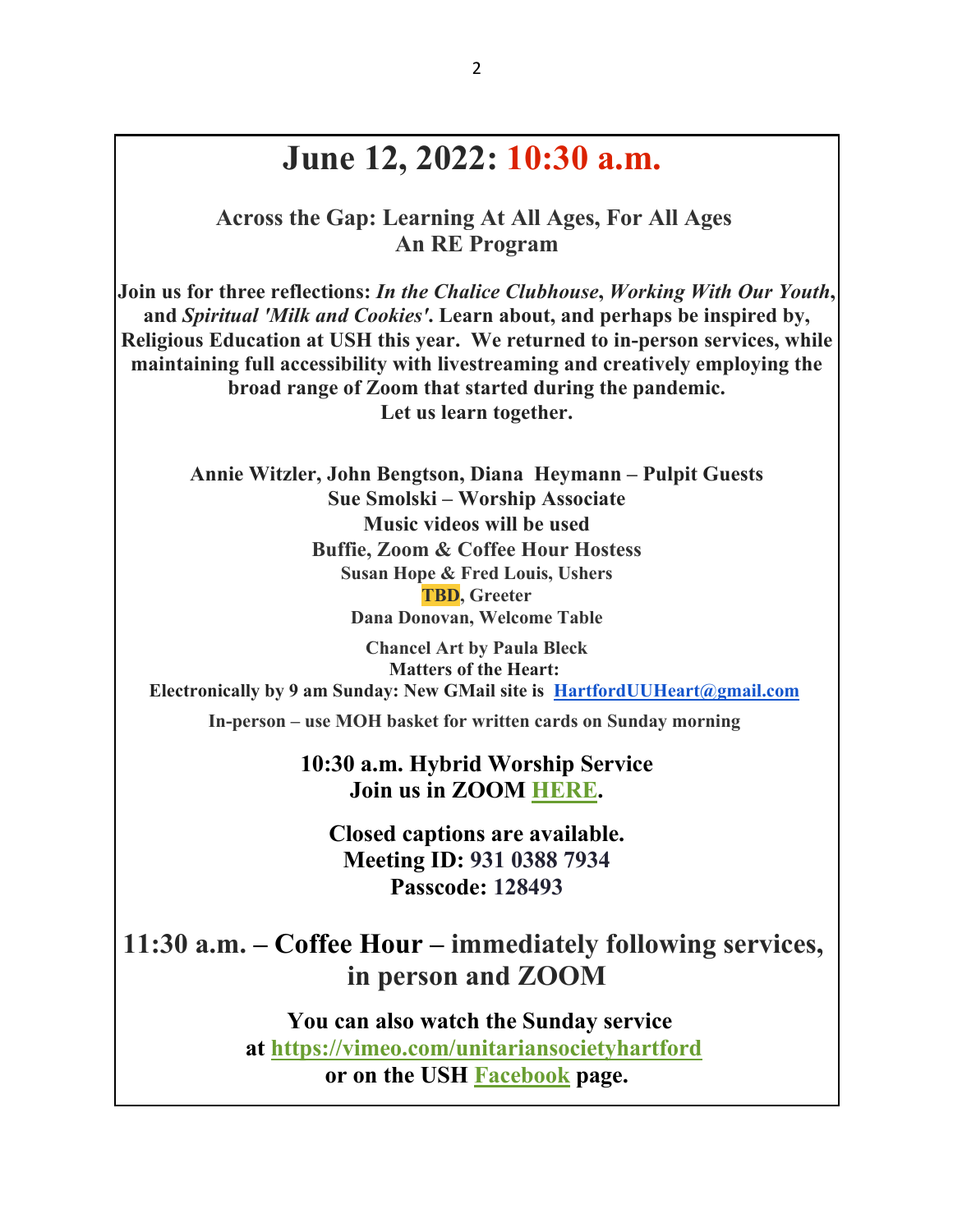**Sunday June 12, New Member Ceremony**

Please join us as we welcome our newest members: **Marilyn Hackett and Michael Michaud** to the Unitarian Society of Hartford

## *Summer Services*

# *Living Fully*

Theme inspiration: From the poem, "Urgency", by Rosemerry Wahtola Trommer...

> "*Again the chance To do the work To see the world exactly as it is and still write it a love letter."*



## July 3 through September 4 **10:00 a.m.**

### Fellowship Hall, in person and livestreamed

#### **Pulpit Guests/Worship Associates:**

July 3 – Judy Robbins/Sue Smolski July 10 – Kate Byroade/Laurie Kelliher July 17 – Artists' Way/Carol Simpson July 24 – Judy Robbins/Rick Tsukada July 31 – Brian Harvey/ Rick Tsukada August 7 – Lucille Giammetteo and Michael Michaud/Sue Smolski August 14 – Rev. Erica Baron (UUA)/Margaret Leicach August 21 – John Bengtson/Laurie Kelliher August 28 – Carol Simpson/Judy Robbins September 4 – Annie Witzler/Sue Smolski

As Laurie Kelliher described this year's Summer Services: "A celebration of the qualities that give our life meaning and joy as well as the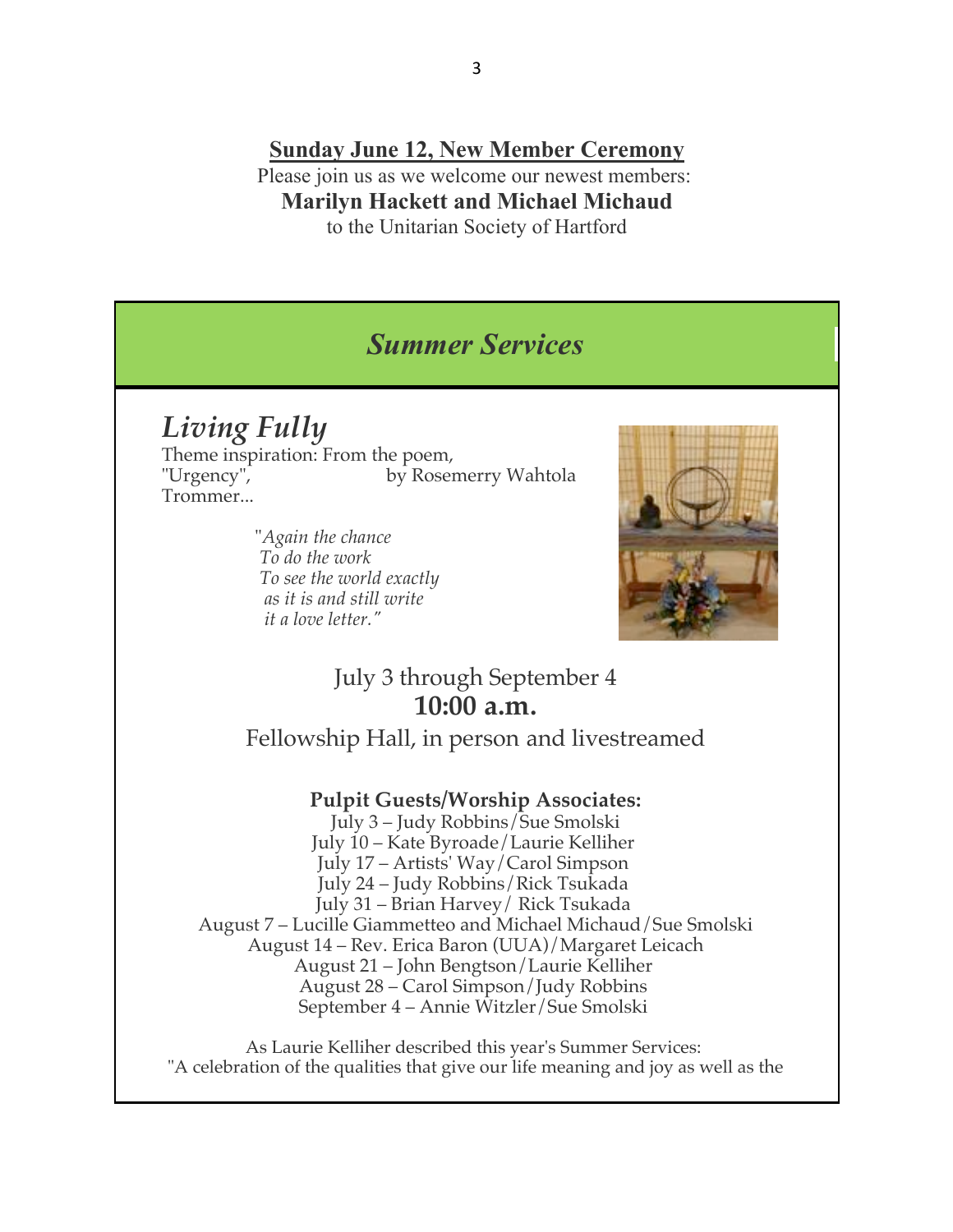solaces that hearten our soul even as we confront loss or disappointment or live in the face of suffering."

This is Summer Worship at USH!

*Sue Smolski, Worship Associate Coordinator*

# *USH Community*

We imagine many of you would like to send a farewell and your good wishes to Reverend Terry, following her resignation. It's suggested you do so either via email or with a written card or letter. Her preferred email is Terryuu633@gmail.com. Written notes may be sent to the Meeting House; please indicate on the envelope that your item is for delivery to her.



#### **Interested in a new form of meditation???**

It's called **Weeding Meditation** and it can easily be performed solo or with a small group! The practice site is the **Labyrinth Garden** in the **KNOX COMMUNITY GARDEN** at the back of the USH parking lot.

The garden was started by a group led by Rev. Heather over 6 years ago and is **maintained by a few USH members** with assist from KNOX. If you hurry, you can still see the incredible **IRIS plants** that are in bloom — donated by Virginia DeLima a few years ago. Additional plants are always welcome if you're dividing any. The community garden is a gem, with lots of interesting

people turning the soil and sharing tips. Many of the people who tend plots in the garden have recently admitted to ringing the bell :)

If you don't feel like practicing **weeding meditation** and if you don't have mobility issues, you can simply **walk the path** on the concrete disks (little kids love to practice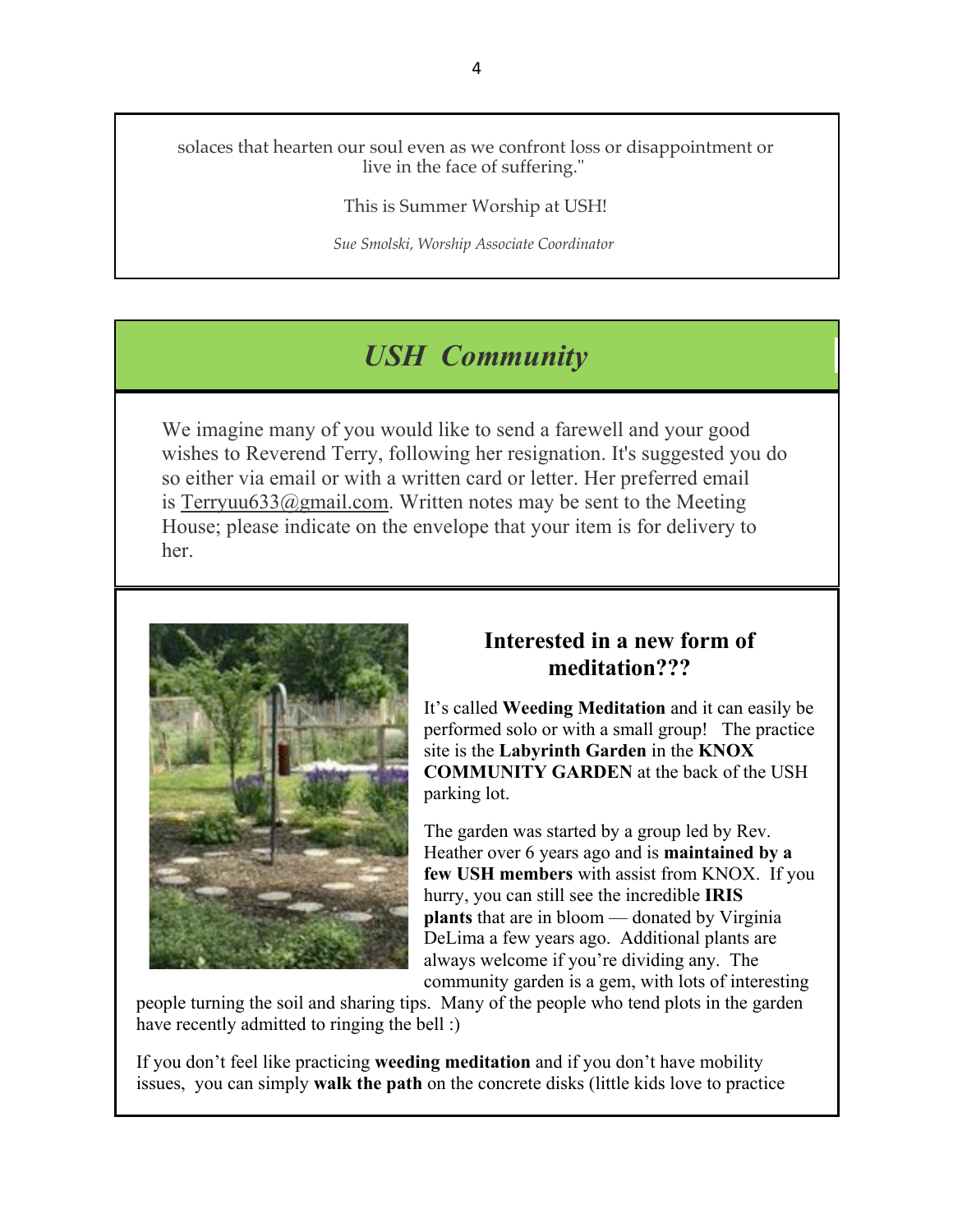counting them — there are over a 100!) and **ring the bell** in the center, for peace and love, or just for fun!



Susan Hope



**Memorial Service to Honor the Life and Memory of JoAnne McClurg Date and Time:** Saturday, June 11, 2022 at 11 AM **Location:** Unitarian Society of Hartford, 50 Bloomfield Avenue, Hartford, CT 06105 **Event Room:** Chapel *Reception in the library will follow the service* DETAILS: We will gather to honor JoAnne's memory at USH, where JoAnne and her husband, Chris, were members for more than 50 years and

raised their children, Jarrett and Sarah. We'll gather in the chapel for the service led by Rev. Dianne Daniels. The service will include a chance to share memories, readings, and the

lighting of the UU chalice.

After the service, please join us in the library on the first floor for refreshments. Special thanks to the USH Caring Network for hosting, and for baking homemade cookies!

Download her obituary **HERE**.



#### **Seascapes, Landscapes, and more Paintings by Bill Revill**

Bill grew up in this Hartford congregation, going back to the Pearl Street days. His parents, Peter and Ellie Revill, joined this society over sixty years ago and it will always feel like coming home to him, given his time spent with this congregation.

This exhibit highlights Bill's love and appreciation of his native New England, including seascapes of Hammonasset, Cape Cod, and Star Island in the Isles of Shoals. There are paintings of chickens, too.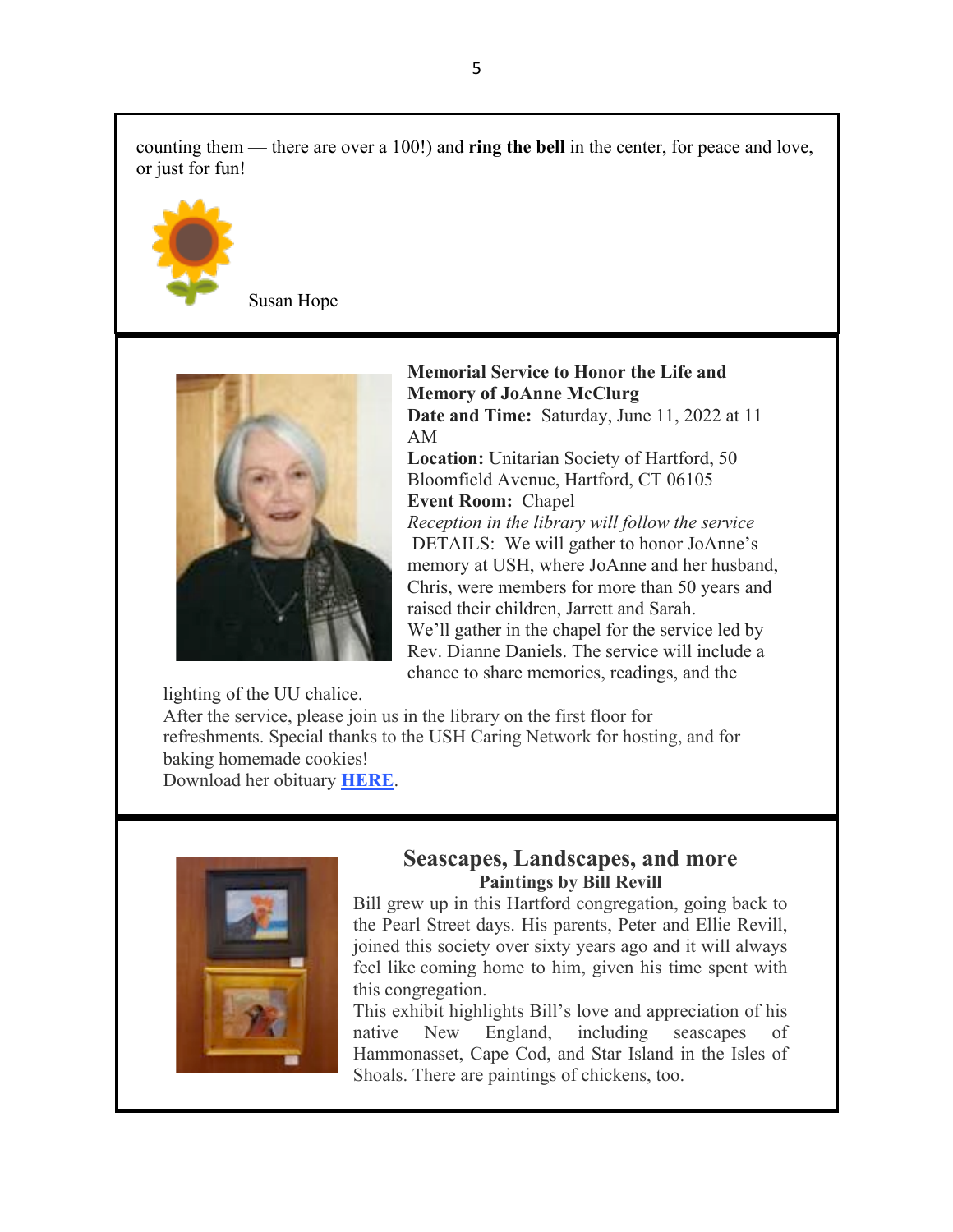To stay current with Bill's work, please visit his website at **www.billrevill.com**. You may also follow "Bill Revill ART" on FACEBOOK.



*Spring Cleaning*

# **Meanwhile, Up on the Roof...**

Recently our Meeting House roof has suffered a common roof problem: lichens and algae growing on the surface. In our case, these growths produced black deposits, quite visible against the light surface. A common treatment consists of a "wash", made mostly of bleach, to remove the color and kill the organisms. We tried that, and while it worked, sort of, it **did** require a great deal of brushing to dislodge the black fading crud. We have discovered high pressure water works better — it takes only one step, and is the best alternative on our painted surfaces. You see the work in progress below as Kevin Girouard works on the south-facing roof.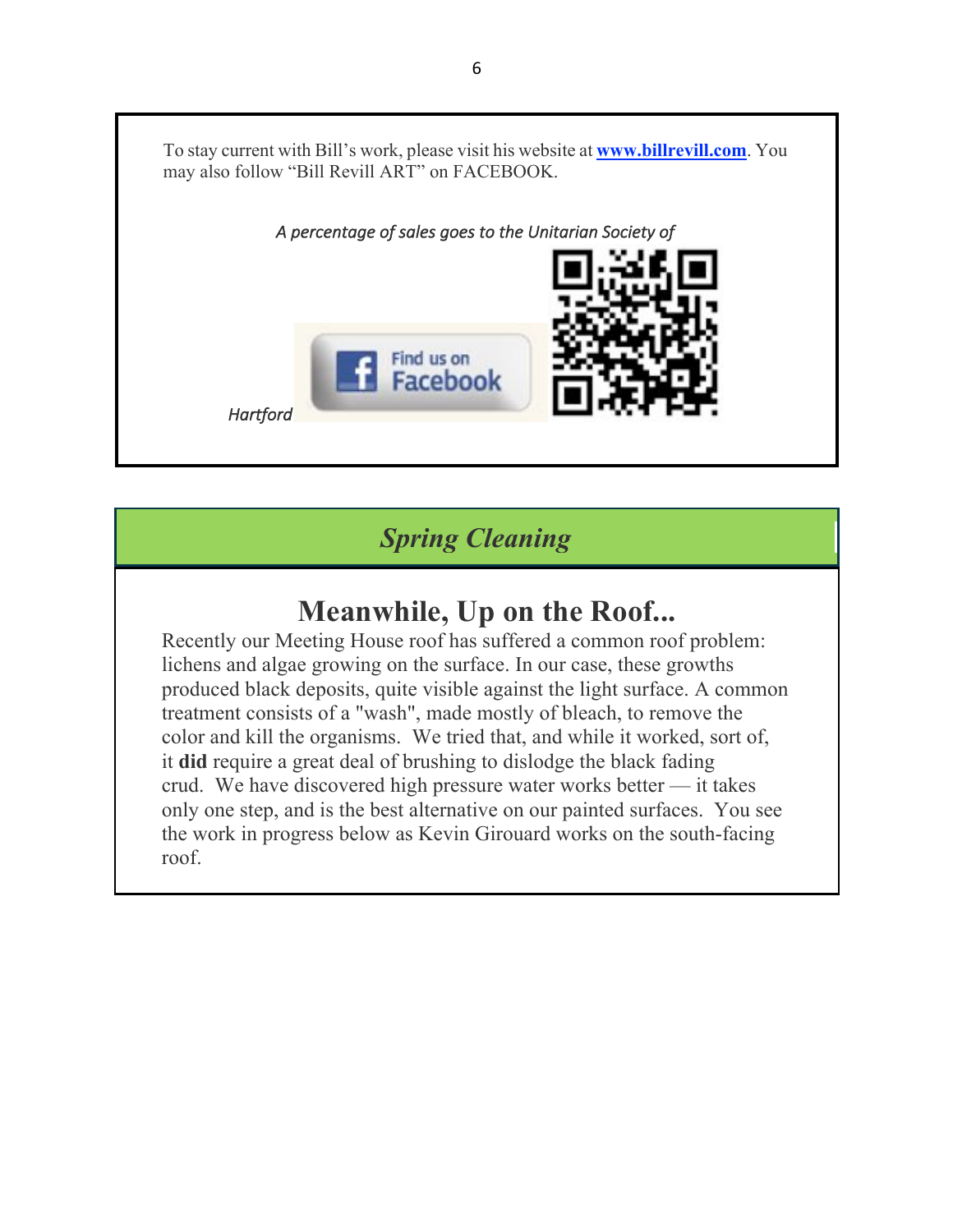

*Denominational Matters*



#### **UUA GENERAL ASSEMBLY** MULTIPLATFORM / PORTLAND · 2022

### *Meet the Moment: Reimagining Radical Faith Community* JUNE 22 – 26, 2022

At General Assembly, the annual meeting of the Unitarian Universalist Association, "attendees worship, witness, learn, connect, and make policy for the Association through democratic process."

After two years of virtual GA, this year, there is an option to meet in person or online. To learn more and register, visit the UUA's website at **uua.org** and click on General Assembly.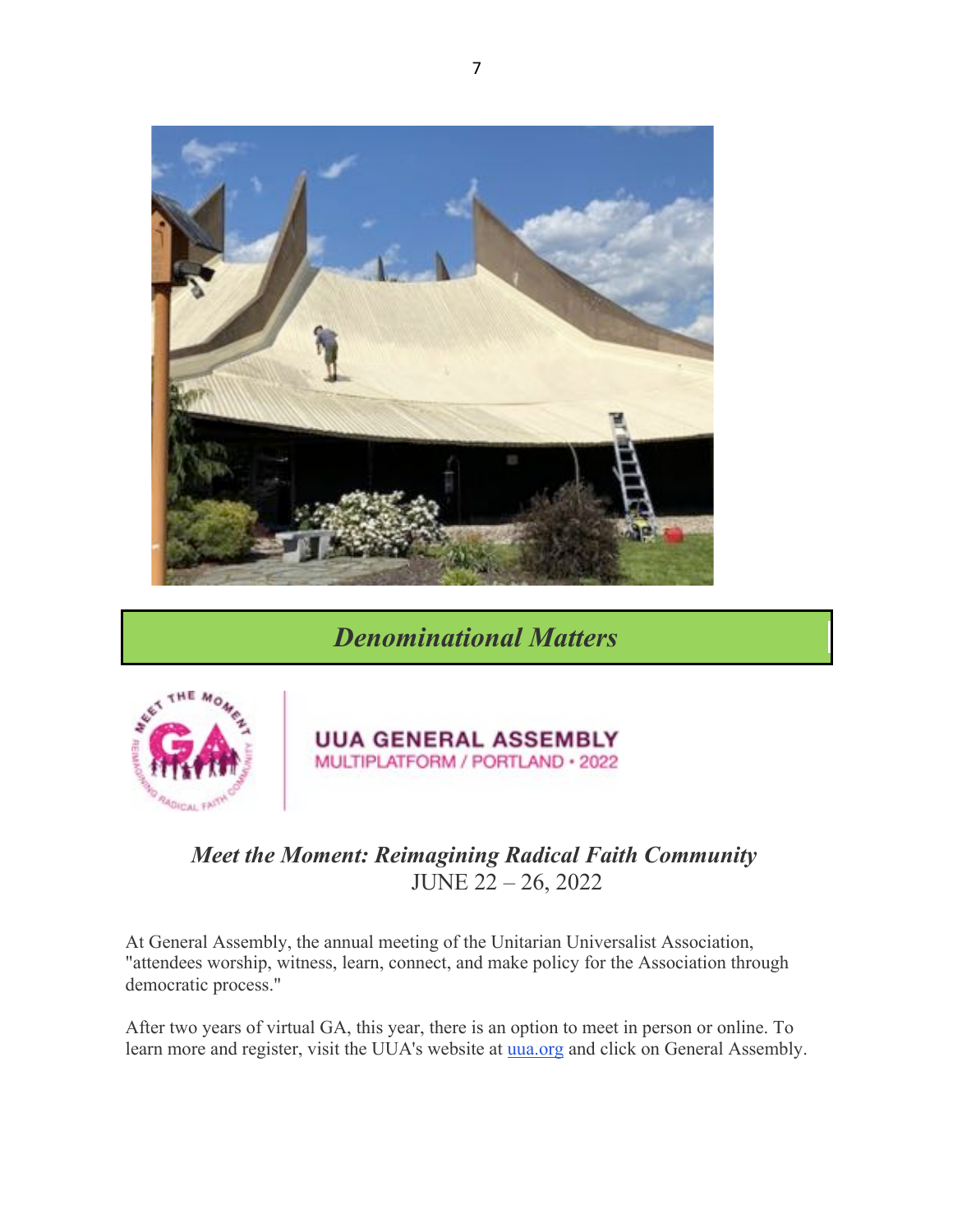**At USH, it is our practice to celebrate General Assembly on the last Sunday in June.**

**June 26 Worship will be livestreamed from General Assembly in Portland, OR, at 09:30 Pacific Time, which is 12:30 p.m. Eastern Daylight Time. The service will last approximately 90 minutes.**

**We will** *not* **have a worship service at the Meeting House on June 26. You may tune in to the GA Worship Service, livestreamed, from wherever you are.**



# *Social Justice*

## **Food Bank Information**

Here are this week's West Hartford Food Bank needs. Food donations for all area towns go down in the Spring and Summer months while hungry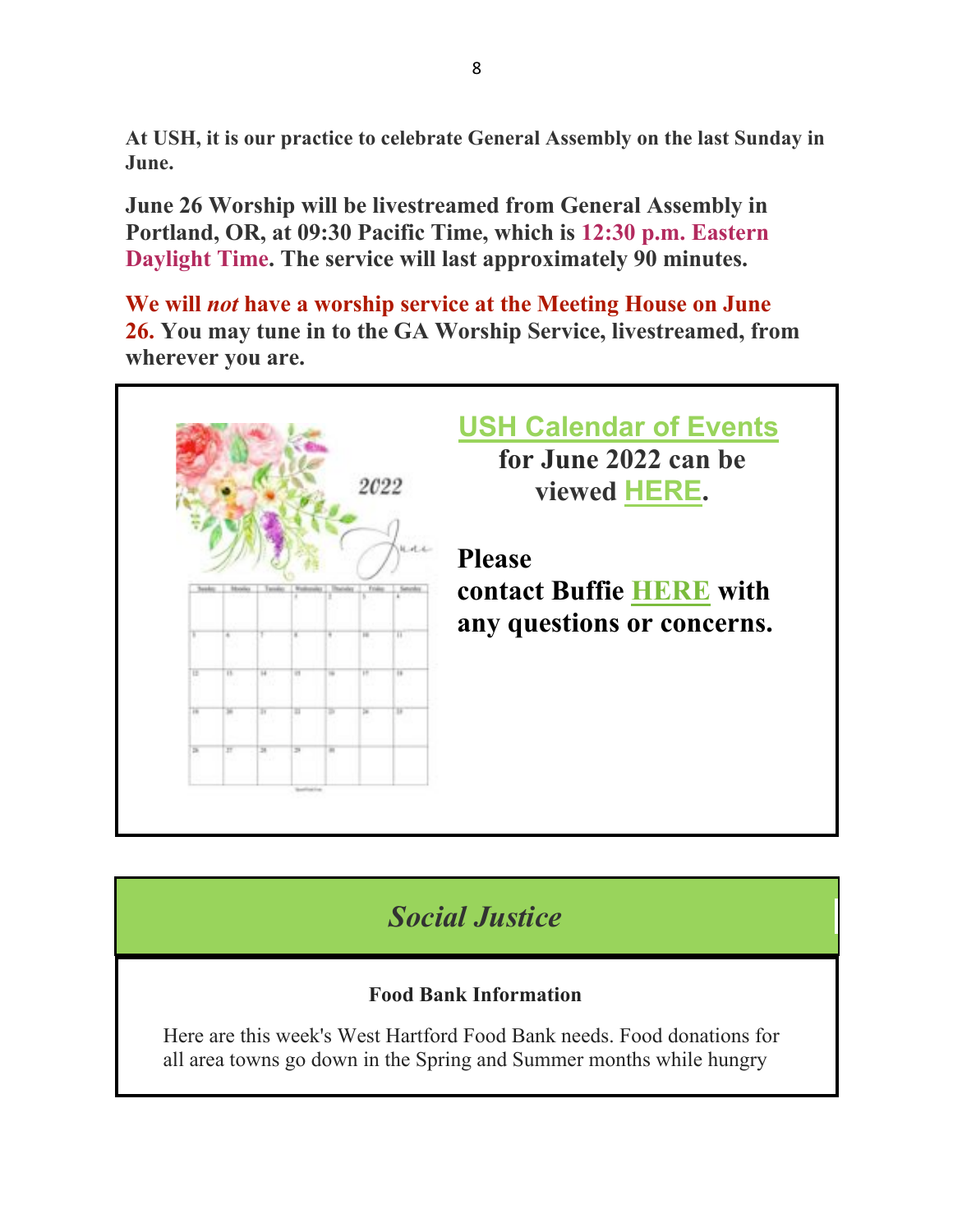individuals and families remain. You can check on your local town's needs by going to any number of online sites for information. Some towns like Bloomfield, Hartford, East Hartford, Glastonbury, and Manchester have multiple sites from which to choose.

#### **Please give as you are able!**

#### **West Hartford Food Bank needs for the week of 6/12/2022:**

**Canned Fruit Applesauce Canned Pasta Canned Tomato Sauce 1 pound bags of rice Boxed Pasta** *Thank you, Diana Heymann*



#### **Celebrate World Refugee Day!**

Watch speakers share stories about overcoming obstacles and their experiences adjusting to their new home, from our 2021 World Refugee Day celebration.

Gladys Mwilelo is a refugee from the Congo, manager of IRIS' After School program, and collaborator on the novel, *Each of Us a Universe*.

**Meet Gladys in-person and watch her perform at** *Global Storytellers & Artisans***, in honor of World Refugee Day.**

#### **Our performers will share reflections on their home country, identity, and dreams for the future.**

You'll also meet artisans and see demonstrations of their work finely honed over generations in Afghanistan, through our partner Turquoise Mountain.

**Friday, June 17th, 5pm — New Haven**

**Sunday, June 19th, 2pm — Hartford**

**For more info and tickets see IRISCT.org HERE**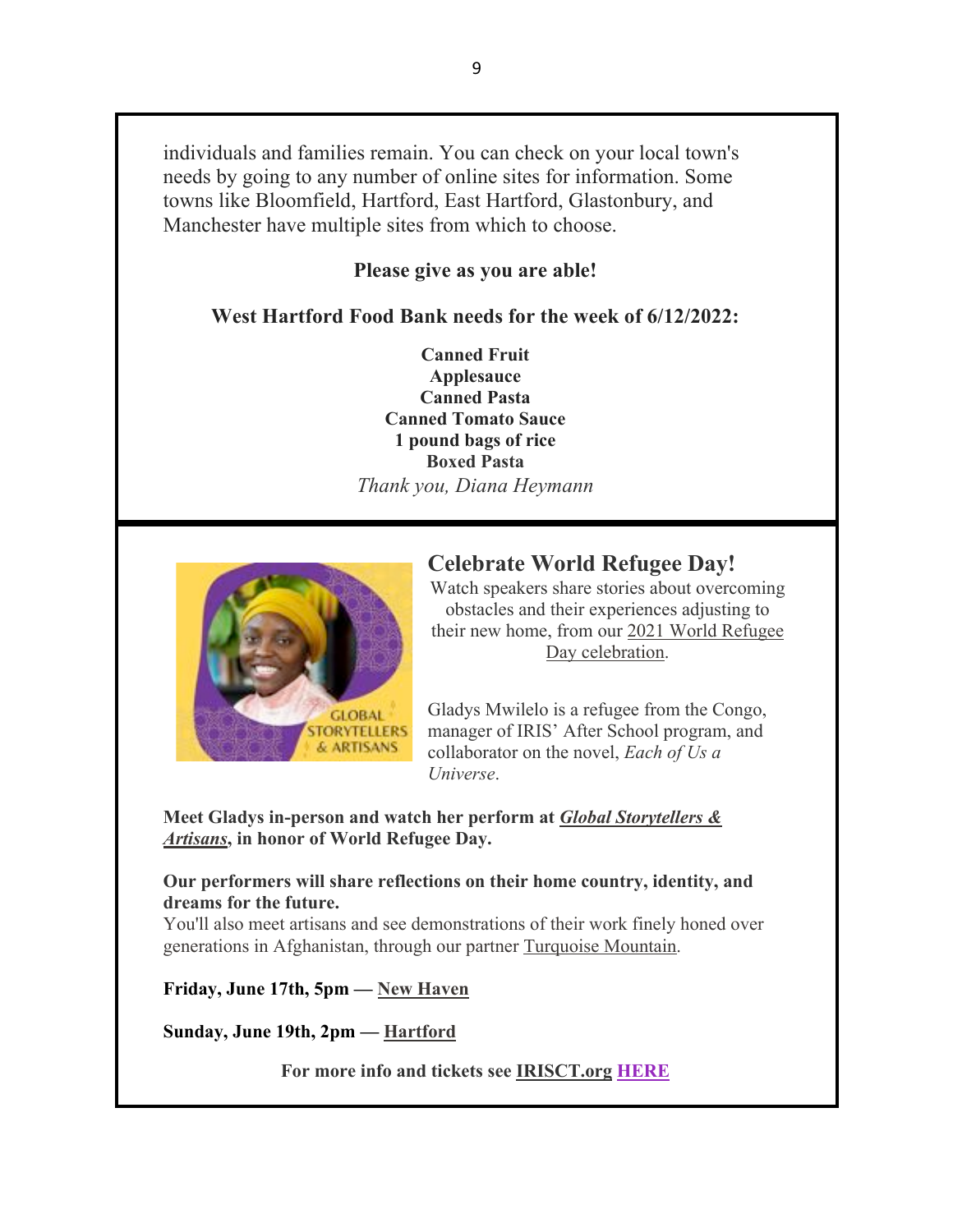A local event to celebrate World Refugee Day as well as support our family from the Turquoise Mountain area!

## *Programs & Events*



## *Join Us For Lunch at the June LUNCH BUNCH*

We will gather on Tuesday June 21 at **noon**. Fred Louis will share his experiences at Buddhist retreats with Vietnamese monk, Thich Nhat Hanh. If you plan to attend, please let me know

by noon on Thursday, June 16. Please call me at 860-212-6923 (leave a message if I don't answer) or email me

at janicecnewton@gmail.com. This will be our last Lunch Bunch meeting until September.

The Lunch Bunch meets at Concetta's, Italian Restaurant, 22 Mountain Ave., Bloomfield. You can order off the menu. Separate checks are provided. There is convenient parking. We meet at Concetta's on the third Tuesday each month, September - June and are looking for speakers for next year. Are you interested, or do you know someone who would be interested, in speaking to the group? If so, please contact me. **Reservations are necessary!** Hope to see you on the 21st!

More Meetings, Events, Programs

The USH Book Club: Meets monthly, on the 2nd Thursday, 2:30 – 4:30 pm, via Zoom. All adults in the USH community are welcome. Please contact Ginny Allen at fiddlenurse1@gmail.com if you'd like more information or if you want to join. An email with Zoom link will be sent a day or two before the meeting.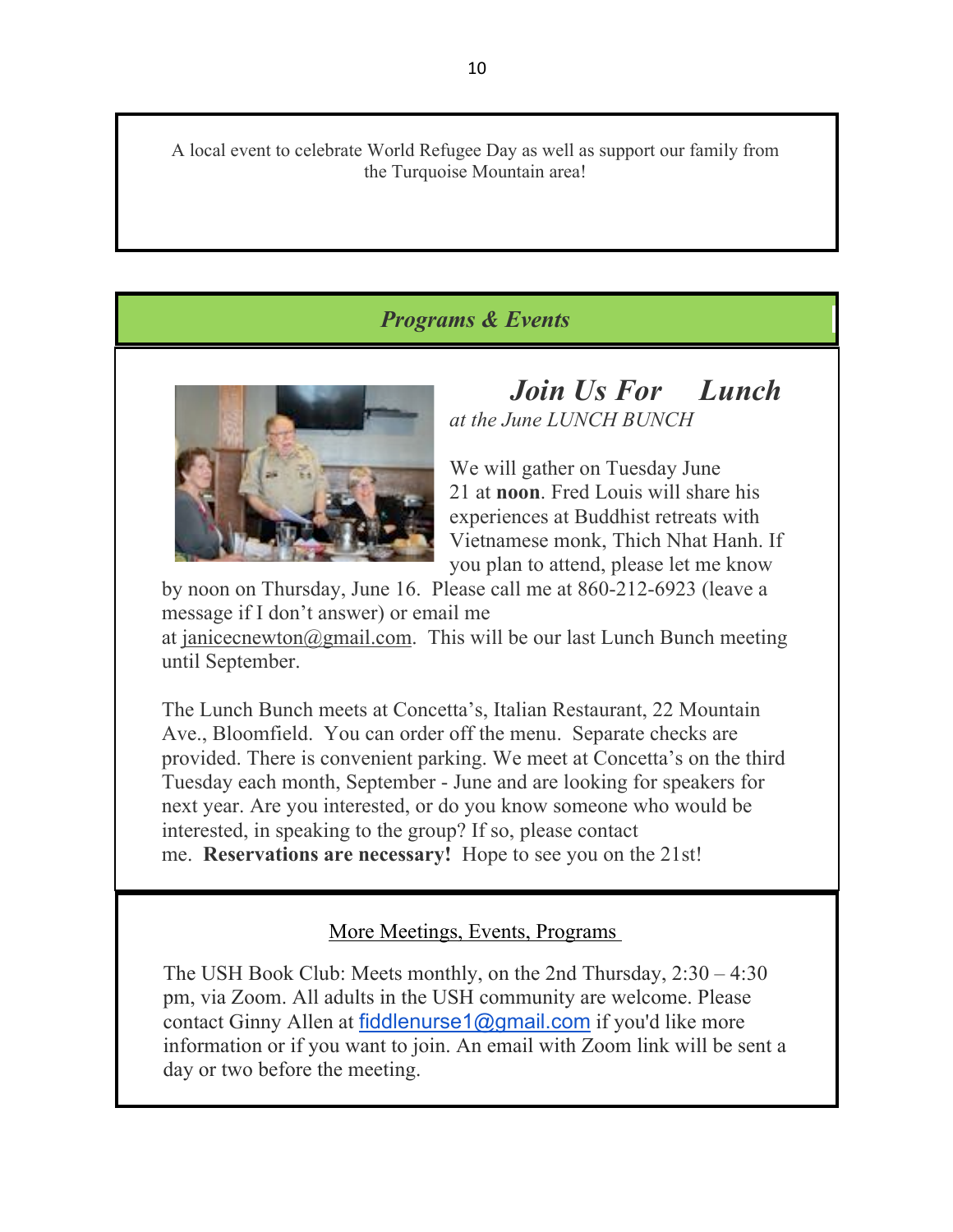Book Selections 2022 June 9 – *The Hellfire Club* – Jake Tapper July 14 – *Hamnet* – Maggie O'Farrell August 11 – *The Vanishing Half* – Brit Bennett

20's/30's Group: If you would like to join, please email Tara Cote at tcote11@gmail.com.

Disability Support Group:

This group meets online the first Saturday of each month at 10:30 a.m. The zoom link is sent a few days prior to the meeting. In this group participants discuss the challenges of physical disability (chronic illness, chronic pain, impaired senses, impaired mobility) and emotional pain (loss, mental illness) and the stresses of caretaking a loved one. What is said in the group stays in the group. Email Gloria Bent for more information at bentgloria@gmail.com or call at 860-904-7768.

## *Caring Network*

**From the USH Caring Network:** Please inform the Caring Network of needs, or volunteer your services. If you know of any member or friend experiencing some difficulty, please contact **Janice** 

**Newton** at **janicecnewton@gmail.com** or any member of the Caring Network so we can provide some assistance. A wide range of community services is also available to those in need by calling the Community Info Line at 211.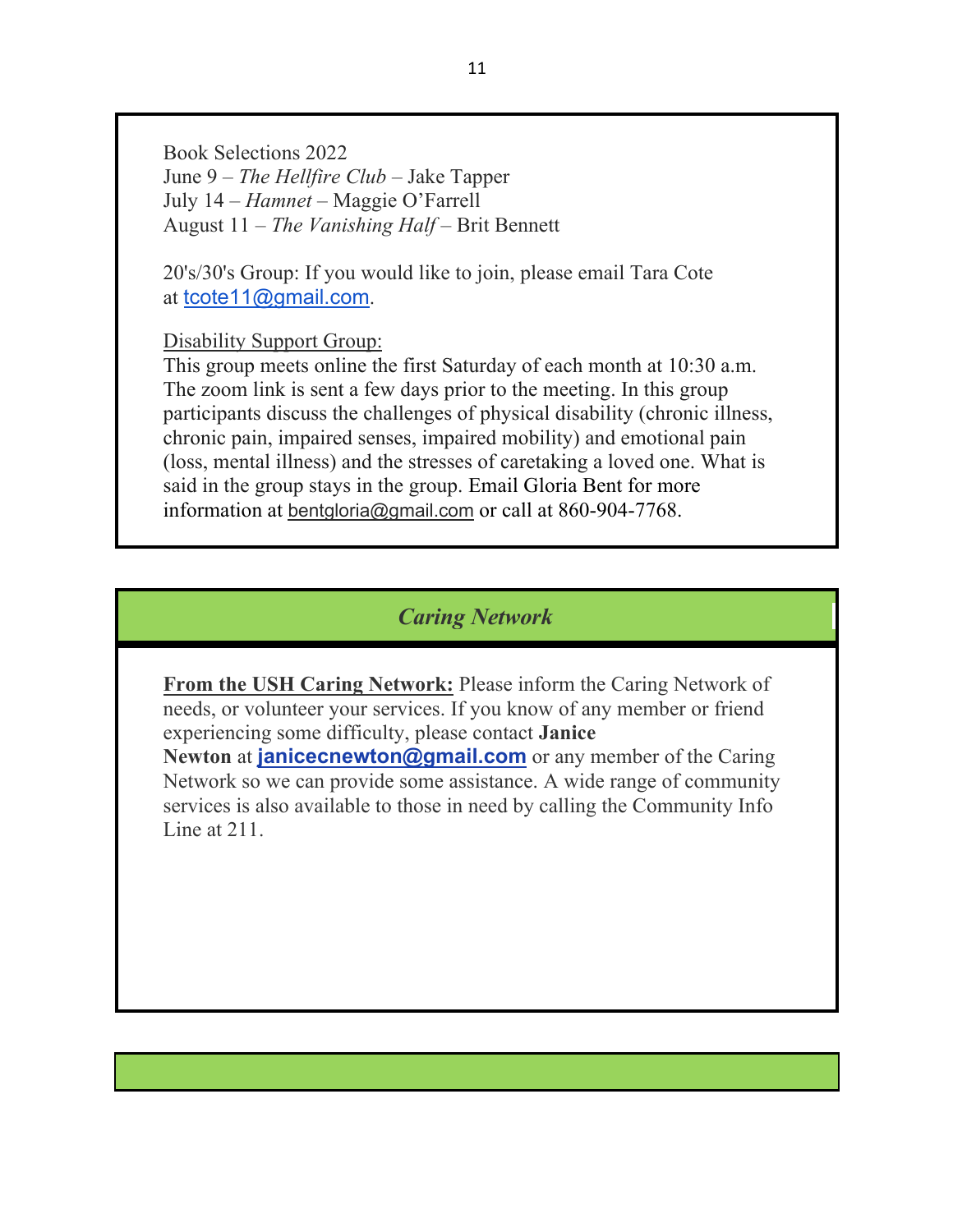# *In & Around Greater Hartford*



# *Music at the Red Door's 2022-2023 Season: Join us!*

The 2022-2023 season is planned and ready! Building on St. John's strengths of wonderful acoustics, the magnificent Austin organ, and a strong choral music tradition, we will present a new slate of organists at the **Pipes Alive!** series of half-hour recitals, regular **Choral Evensong** experiences with our own choirs and guests, the beloved **Festival of Lessons & Carols**, and a **choir and orchestra** concert featuring the Fauré *Requiem* and Saint-Saëns *Organ Symphony* performed with the Farmington Valley Symphony*.* Our jazz and chamber music series features the return of **Nat Reeves & Friends**, the **Boyd Meets Girl** duo, and what promises to be an electrifying concert by the Grammy™-winning **Catalyst String Quartet**. Three concerts by our ensemble-in-residence, the **New World Trio**, round out a full year of beauty and grace – our gift to the surrounding community.

Every 2022-2023 event, with date and time, are in our season brochure below.

We also are very excited about the **Kids' Community Music Camp**, a week-long day camp that invites a diverse group of children to explore the joys of music at St. John's by learning to sing, play violin, dance, and drum. The camp takes place in August, and is a natural extension of the St. John's Choir School, fostering music, leadership, and faith in a supportive community.

> 679 Farmington Avenue - West Hartford, CT 06119 https://www.reddoormusic.org/ **Music at the Red Door - Austin Pipe Organ - PDF Brochure**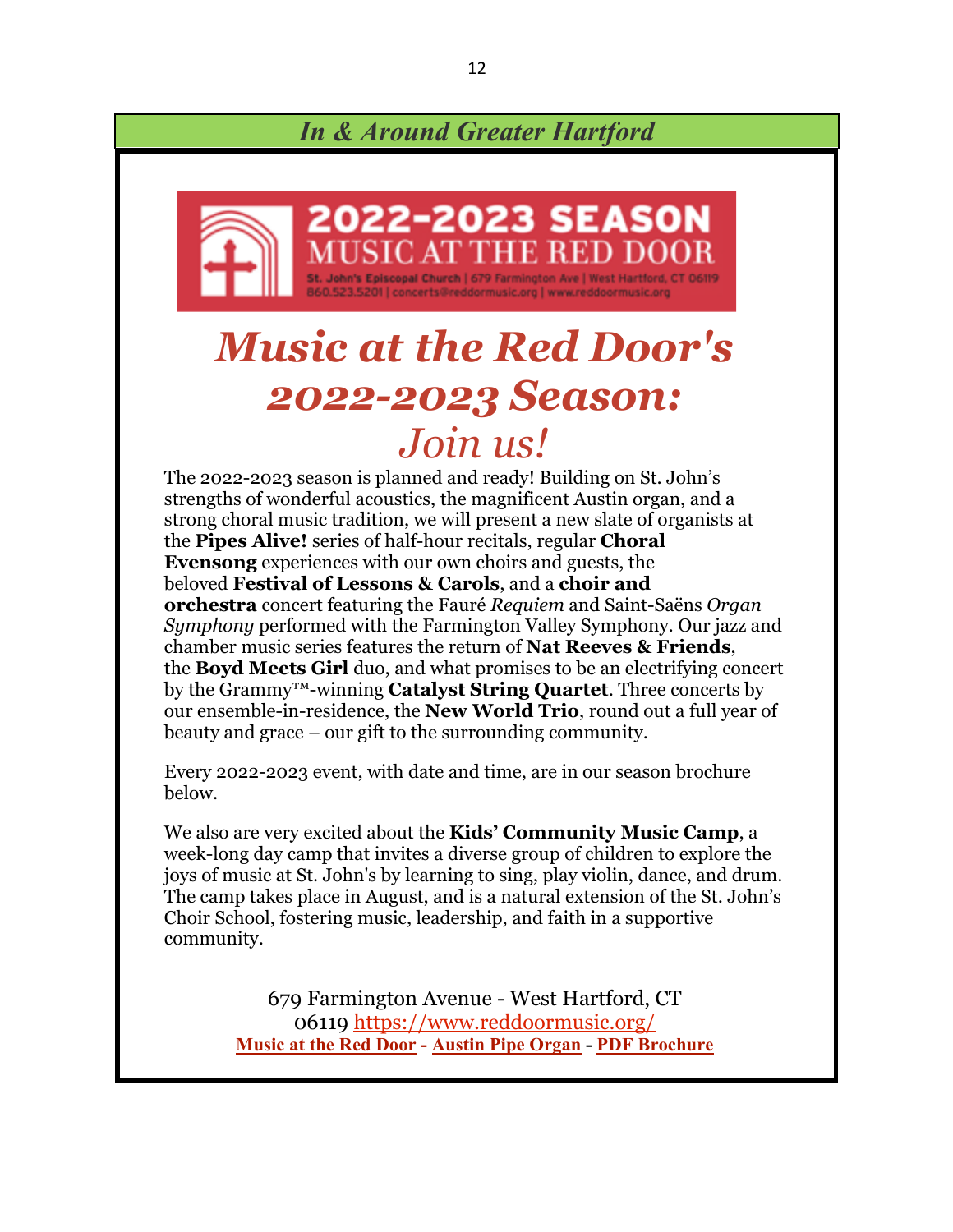**Your 2021-2022 USH Board of Directors Rob Spector: President Eve Pech: President-Elect Bob Hewey: Treasurer Sarah Harmon McKenzie: Secretary Peter Meny: Spiritual Life Council Chair Jon Covault: Administration Council Chair Dana Donovan: Social Justice Council Chair Tina Davies: Community Within Council Chair**

**The next board meeting, previously scheduled for Tuesday, June 14 via ZOOM, will be changing to a date later in June. That date will be published when established.**

The latest financial reports for **FY Nov-Dec 2021** have been posted, click **HERE** to view.

The **2021/22 Annual Report** is available **HERE**

The Board Meeting minutes for **April 2022 h**ave been posted. To view the USH Directory, Reports, meeting minutes and other church business information online, click **HERE**. Contact Buffie Pinney at hartforduusociety@gmail.com for the username and password.

**Missed Last Week's Enews? Click Below:**

**http://www.ushartford.org/nourishing-spirit/newsletters/ See Articles and News for USH and the Surrounding Area you may have missed or find a link to the USH Facebook Page HERE.**

**Please consult our Online Calendar regularly for all upcoming events coordinated by the Unitarian Society of** 

**Hartford: www.ushartford.org/events/**

**To submit a Calendar Request (also for an online USH Zoom Room gathering) click HERE.**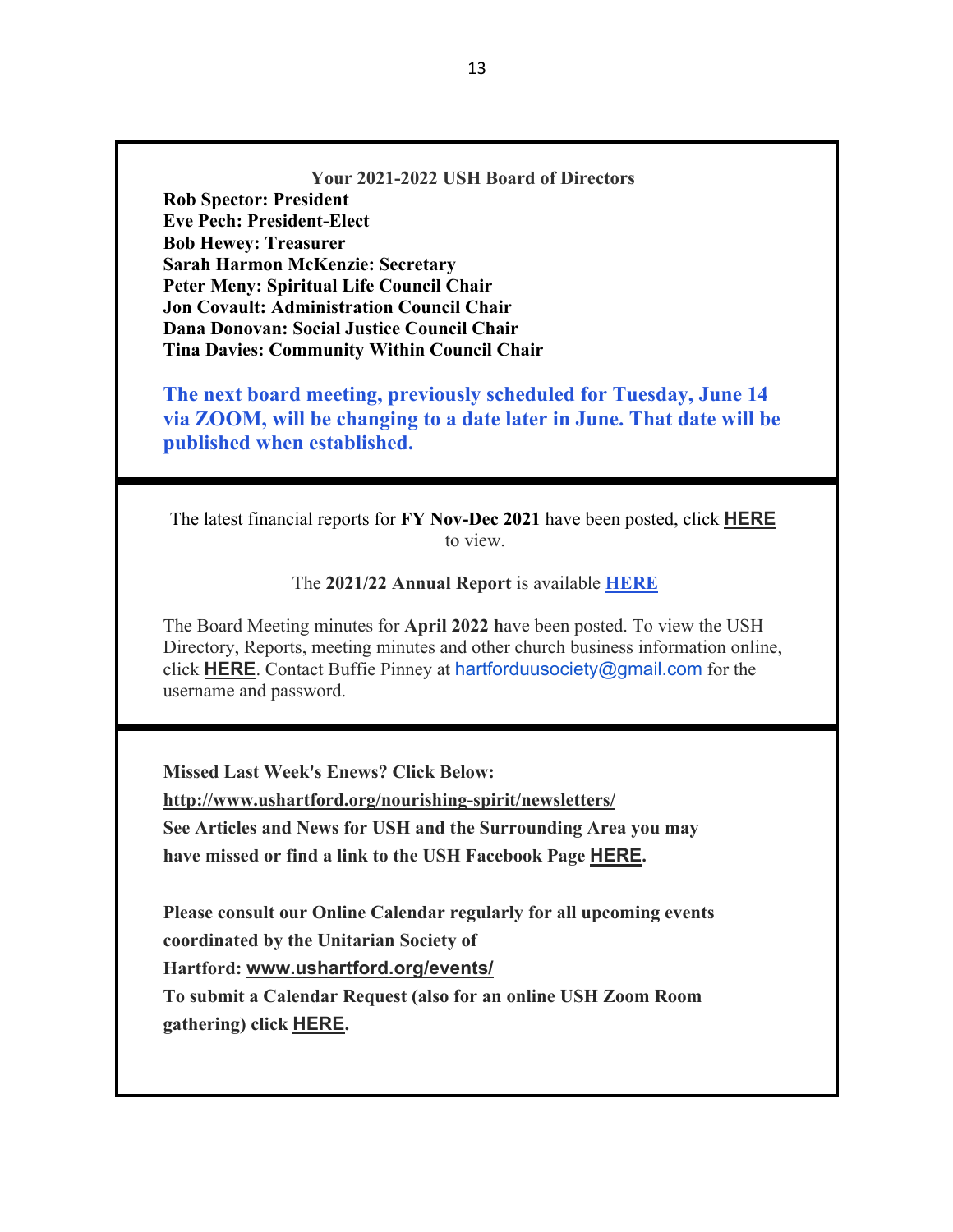**E-News Contributors please take note: The deadline for USH E-News submissions is** *Tuesday at 12 Noon***. Please include the dates that your submission should be included in the 'Subject' field. Announcements about upcoming events typically appear for two consecutive weeks maximum, unless other arrangements have been made with the editorial team.**

**USH Staff: http://www.ushartford.org/staff-members/**

Sam Moffett, Director of Music Ministries **smoffettuu@gmail.com** | 860-233-9897 ext. 108

Annie Witzler, Interim Religious Education Coordinator **re4ush@gmail.com** | 860-233-9897 ext. 104

Bob Hewey, acting Bookkeeper - Office or Phone by Appointment **ushtreasurer50@gmail.com** 860-233-9897 ext. 102

Buffie Pinney, Office Administrator & Building Rentals **hartforduusociety@gmail.com** | 860-233-9897 ext. 100

## *From Buffie's Desk*



Please contact our Office Administrator, **Buffie Pinney**, with any administrative questions or concerns. Buffie works Sunday through Thursday from 9 am – 2 pm. Please email her at **hartforduusociety@gmail.com**. **Buffie is** *always* **happy to hear from you!**